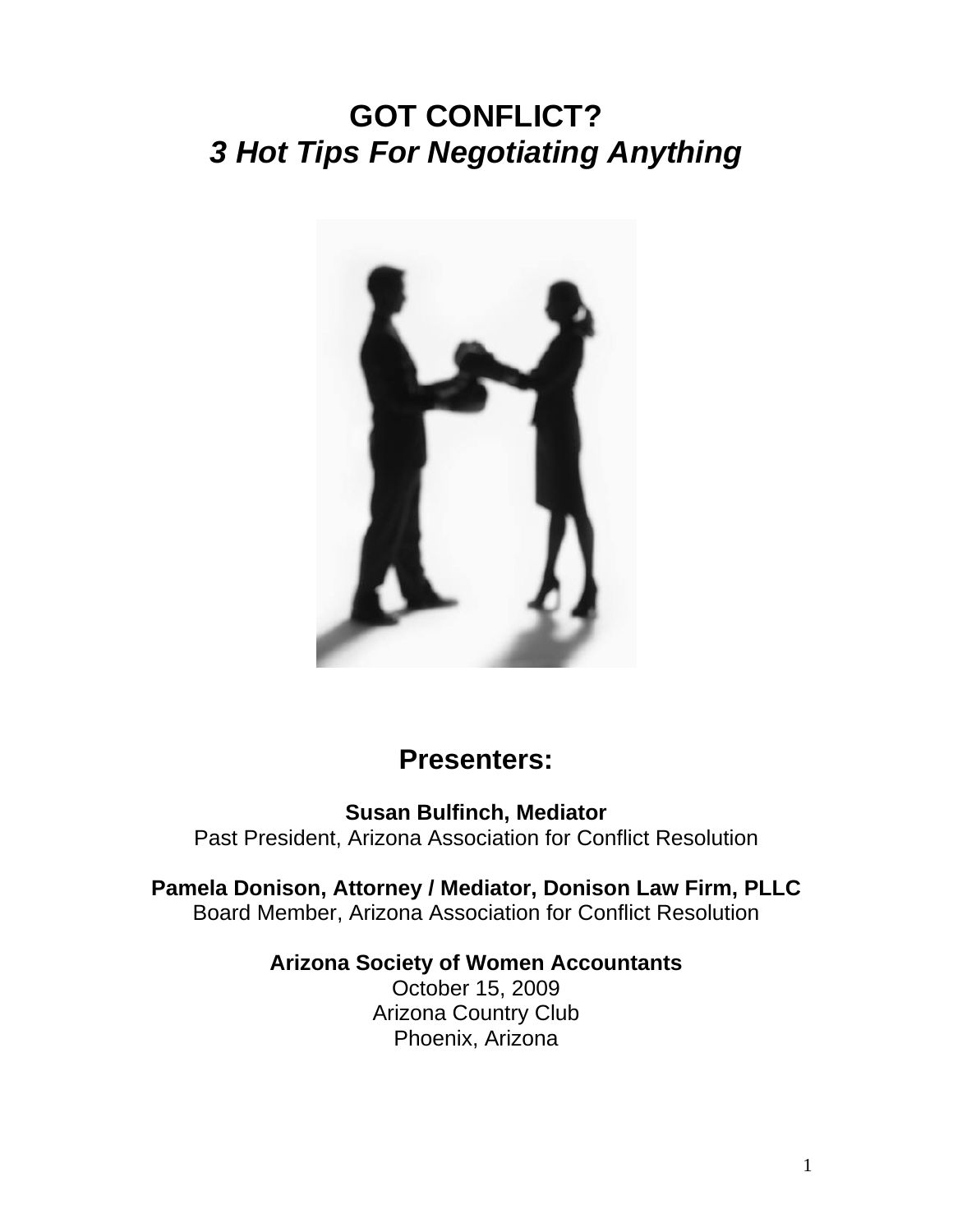#### **Presenters' Biographies**

 **SUSAN R. BULFINCH, J.D., The Mediation Offices of Susan Bulfinch**  is in private practice as a professional neutral. Susan is the immediate past president of the Arizona Association for Conflict Resolution (AACR), a non-profit association of mediators, arbitrators, educators, peacemakers and those interested in the field of dispute resolution. She specializes in mediation, facilitation, negotiation and conflict resolution training. Her practice focuses on workplace and employment, family, personal injury and general business matters. She mediates for the California Department of Insurance, United States Postal Service and the Maricopa County Justice Courts and serves on the Employment Mediation Panel for the American Arbitration Association. She was a consultant for the newly revised Mediation and Dispute Resolution Professional Certificate Program at University of California, Santa Barbara and teaches at UCSB.

480-209-1295 sbulfinch@aol.com www.susanbulfinch.com

 **PAMELA DONISON, J.D.,** is the owner of **Donison Law Firm, PLLC**, a boutique family law firm in Scottsdale, Arizona. In practice for over 10 years, Pamela has litigated, negotiated, mediated and settled hundreds of family law cases, ranging from premarital agreements to post-decree custody issues.

 Pamela has extensive experience in Double Divorce: divorcing couples who are also business owners, dividing both personal and business assets. Pamela's practice is concentrated on Alternative Dispute Resolution (ADR), including arbitration, mediation, negotiation, Collaborative Divorce, cooperative divorce, and consulting. Pamela is on the Maricopa County Superior Court Roster as an approved Attorney Mediator and is a Judge Pro Tempore for the Family Court Bench.

 Pamela frequently presents on family law issues, including guest lecturer at Arizona State University and Flagstaff Community Mediation Program, as well as to various private groups and organizations throughout the state.

480-951-6599 pamela@donisonlaw.com www.donisonlaw.com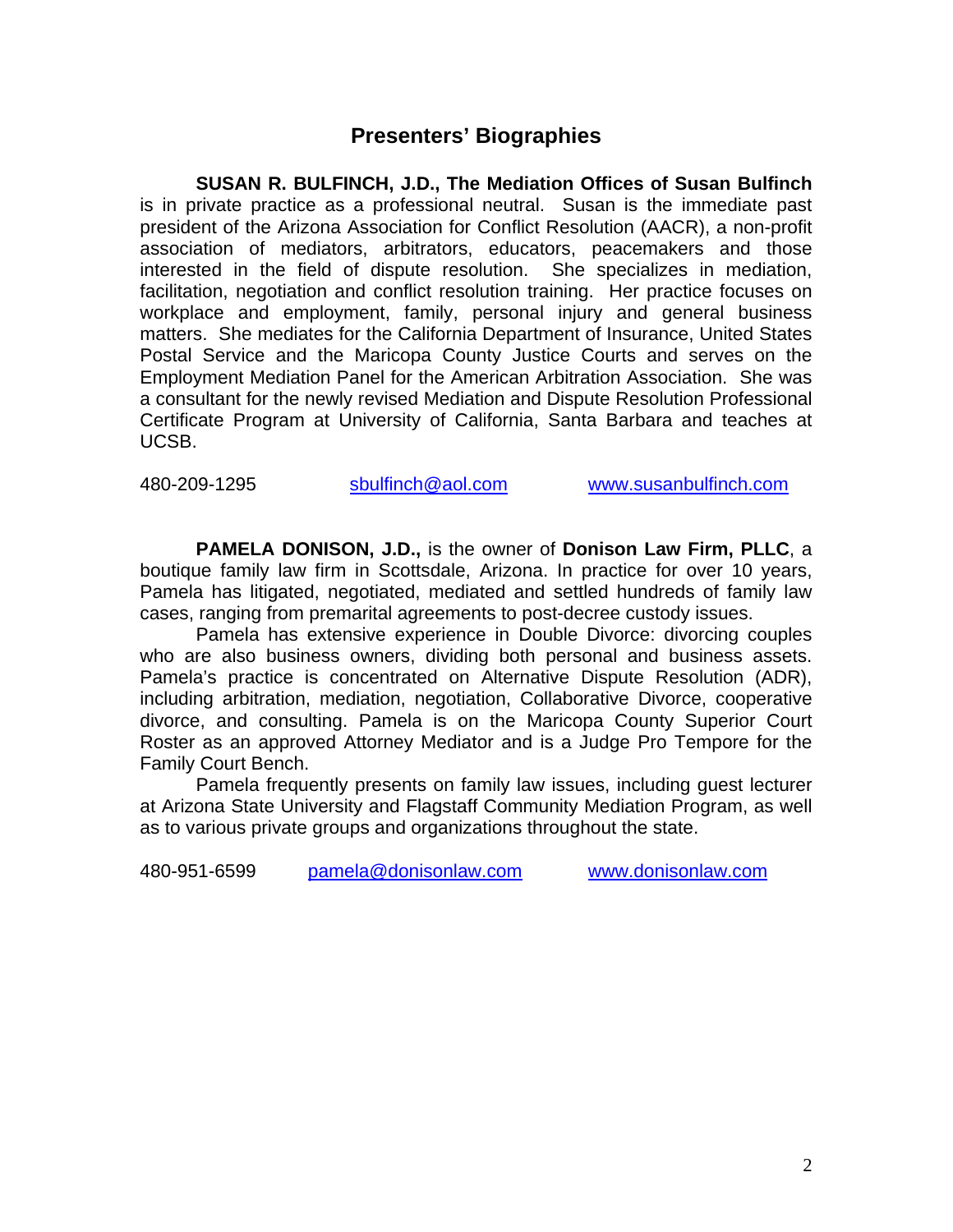## **Agenda**

| 7:30 | <b>Introductions</b>                                                        |
|------|-----------------------------------------------------------------------------|
| 7:35 | Hot Tip #1: Active Listening (Team Exercise)                                |
| 7:50 | What is Conflict and What is Conflict Resolution?                           |
| 8:00 | Hot Tip #2: Reframing (Team Exercise)                                       |
| 8:15 | Hot Tip #3: "I Messages" and how to use them with<br>colleagues and clients |
| 8:25 | <b>Conclusion</b>                                                           |

**Question and Answers** 

# **Hot Tips In A Nutshell**

The 3 Hot Tips we are sharing this evening are all Collaborative Problem Solving Skills and can be summarized as follows:

**Active Listening:** Listening is key to good communication in any relationship whether it be family, business, community, governmental agency or organization. Empathetic and attentive listening demonstrates to a speaker that his/her message has been heard. Concentrate on what is being said and feed back accurately the emotional content of a speaker's message.

**Reframing:** To listen to a positional or toxic statement and identify the underlying interests to restate them in a constructive manner so that all parties can problem solve on how to satisfy those interests. Restate the phrase in different words keeping the same message. In short, you take out the hostility and turn the phrase into a kinder and more palatable or acceptable question or statement.

**I-Messages:** Taking responsibility for what you feel: When, I Feel, Because.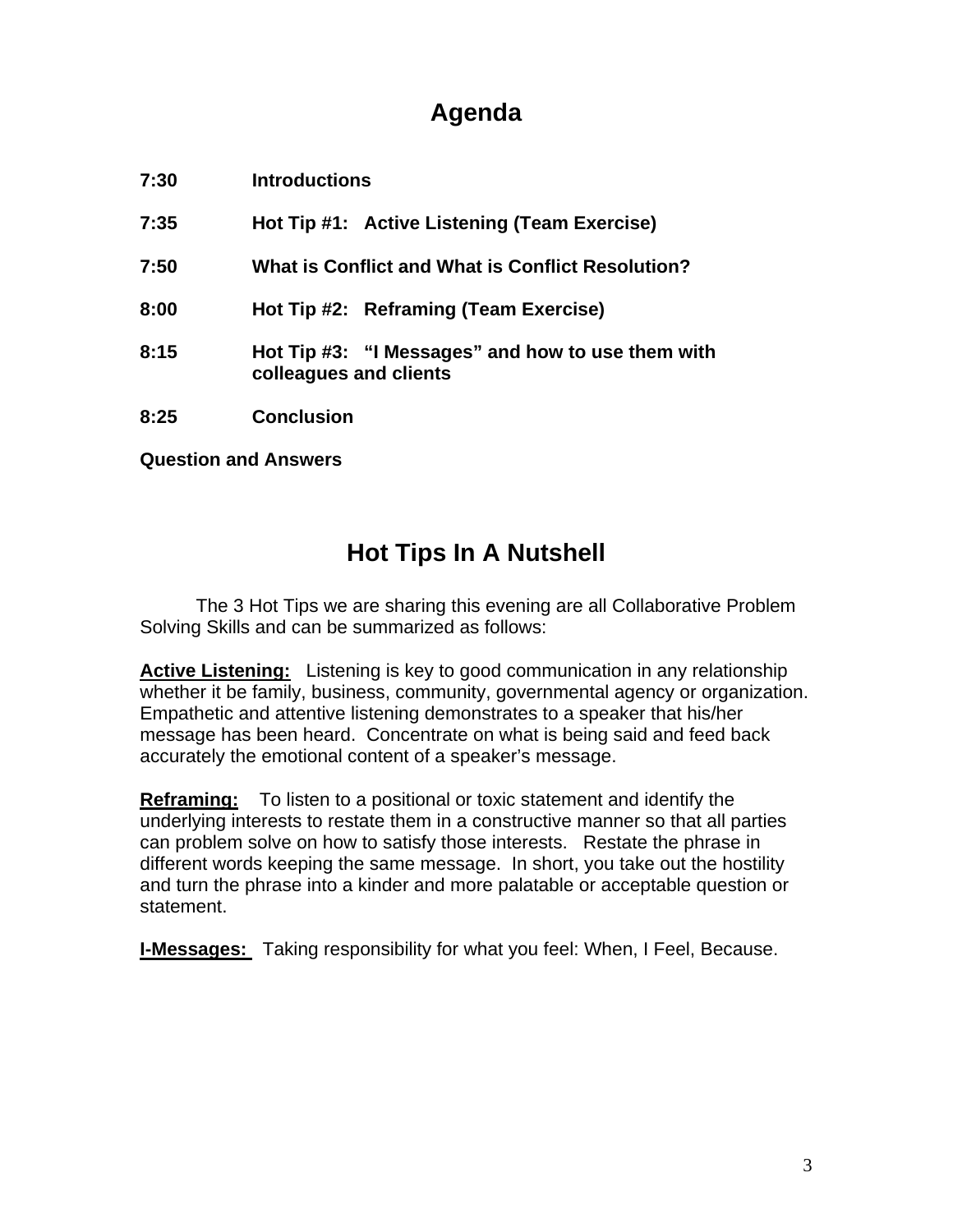# **HOT TIP #1 ACTIVE LISTENING EXERCISE: GETTING CLEAR**

**One of you will be the "Speaking Partner" and the other will be the "Listening Partner." After doing the exercise one time, reverse roles as "Speaking Partner" and "Listening Partner" and repeat.** 

**Speaking Partner:** Think of a real life situation you are in at work or in your personal life where you feel unsure, uncertain, or unclear about what you should do to address this situation. Describe this situation to your Listening Partner.





**Listening Partner:** Respond in any way you can which helps the Speaking Partner gain greater clarity or insight for himself or herself about the situation, without telling your partner what to do or how to do it.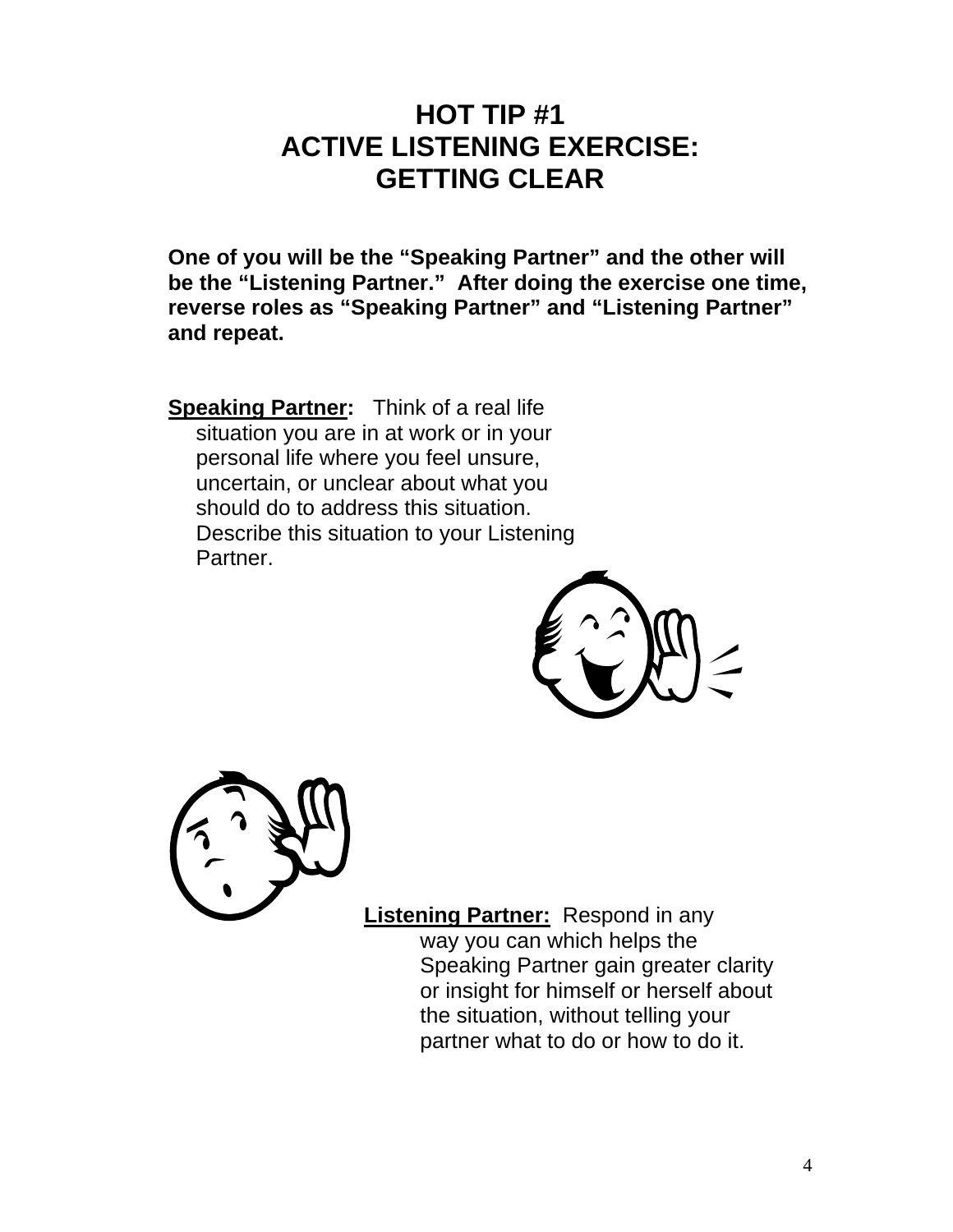# **Active Listening Tips**

When another person is talking, listen actively in order to:

- Convey respect and interest
- Role model respectful listening
- Convey empathy
- Learn the person's perspectives
- Discover the person's interests
- Identify underlying causes of conflict
- Hear the person's "terms" or "positions"
- Learn the person's responses to offers
- Discover what you have in common
- Discover room for movement
- Discern a softening of attitudes and readiness to come to a common understanding

Empathetic listening helps the parties let go of their anger and defensiveness and join together to design creative and collaborative agreements.

# **Phrases For Active Listening**

| Can you tell me more?                           |
|-------------------------------------------------|
| When did this happen?                           |
| I can see you are feeling very angry right now. |
| Why? What would you like to see happen?         |
| I see it this way. How do you see it?           |
| Let me see if I understand what you just said.  |
| I would like your advice on how to solve this.  |
| How would you feel if it were you?              |
| Many people feel the way you do.                |
| I can appreciate why you feel that way.         |
| I appreciate your willingness to be here.       |
|                                                 |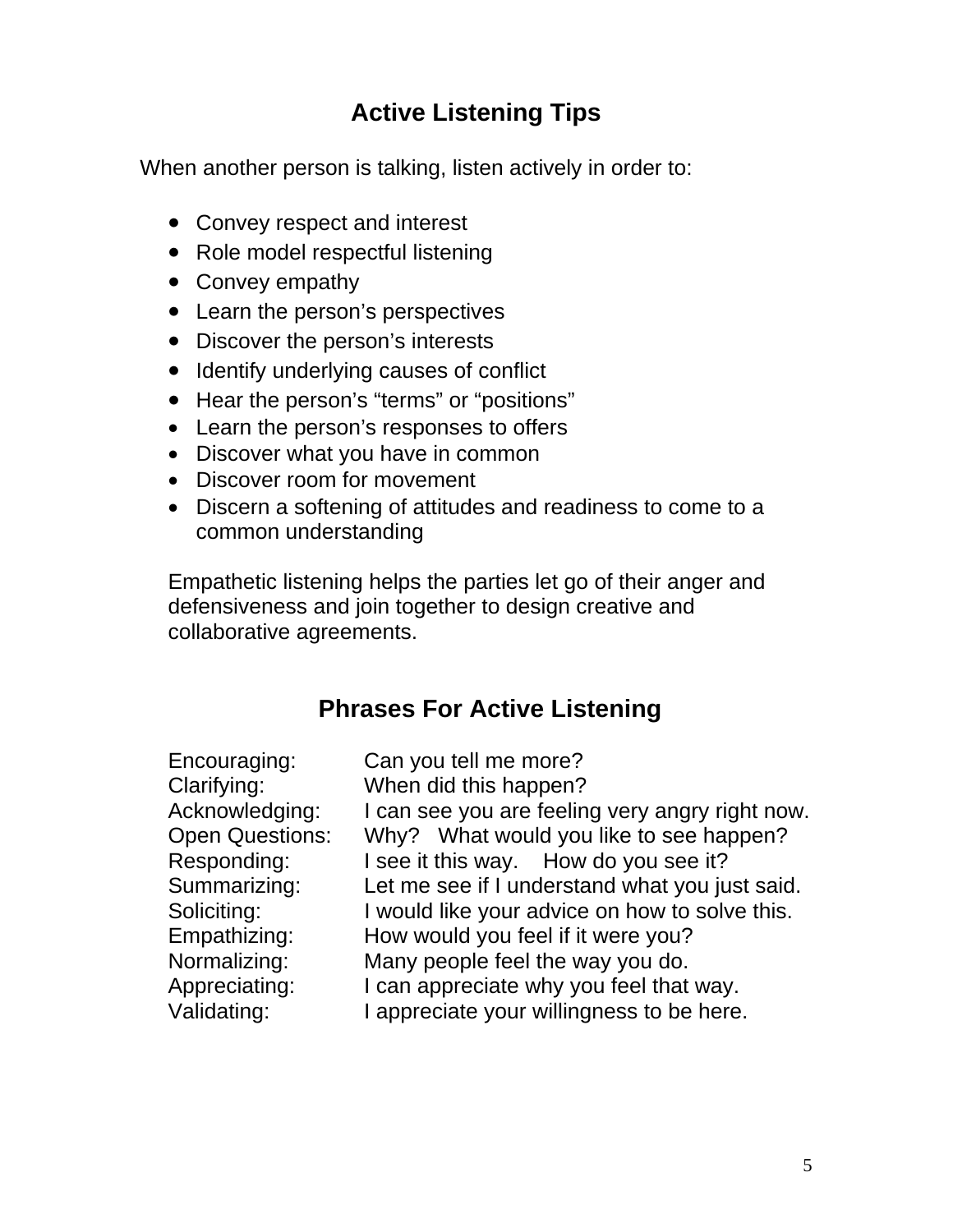### **What is Conflict?**

 **Conflict** is actual or perceived opposition of needs, values and interests. A conflict can be internal (within oneself) to individuals. Conflict as a concept can help explain many aspects of social life such as social disagreement, conflicts of interests, and fights between individuals, groups, or organizations. In political terms, "conflict" can refer to wars, revolutions or other struggles, which may involve the use of force as in the term "armed conflict". Without proper social arrangement or resolution, conflicts in social settings can result in stress or tensions among stakeholders. When an interpersonal conflict does occur, its effect is often broader than two individuals involved, and can affect many associate individuals and relationships, in more or less adverse, and sometimes even humorous way.

 A clash of interests, values, actions or directions often sparks a conflict. Conflicts refer to the existence of that clash. Psychologically, a conflict exists when the reduction of one motivating stimulus involves an increase in another, so that a new adjustment is demanded. The word is applicable from the instant that the clash occurs. Even when we say that there is a potential conflict we are implying that there is already a conflict of direction even though a clash may not yet have occurred.



*Interpersonal Conflict* – disagreement that occurs when group members dislike one another or dislike each other's values, politics, behavior in meetings, communication styles, the way they dress, and/or their personality traits.

#### **Interpersonal conflict may play as strong – or even stronger – role than incompatible interests in initiating conflict.**

*Substantive Conflict* – disagreements over issues that are relevant to the goals and outcomes of the work group or neighborhood (i.e., how things get done, how decisions are made etc.)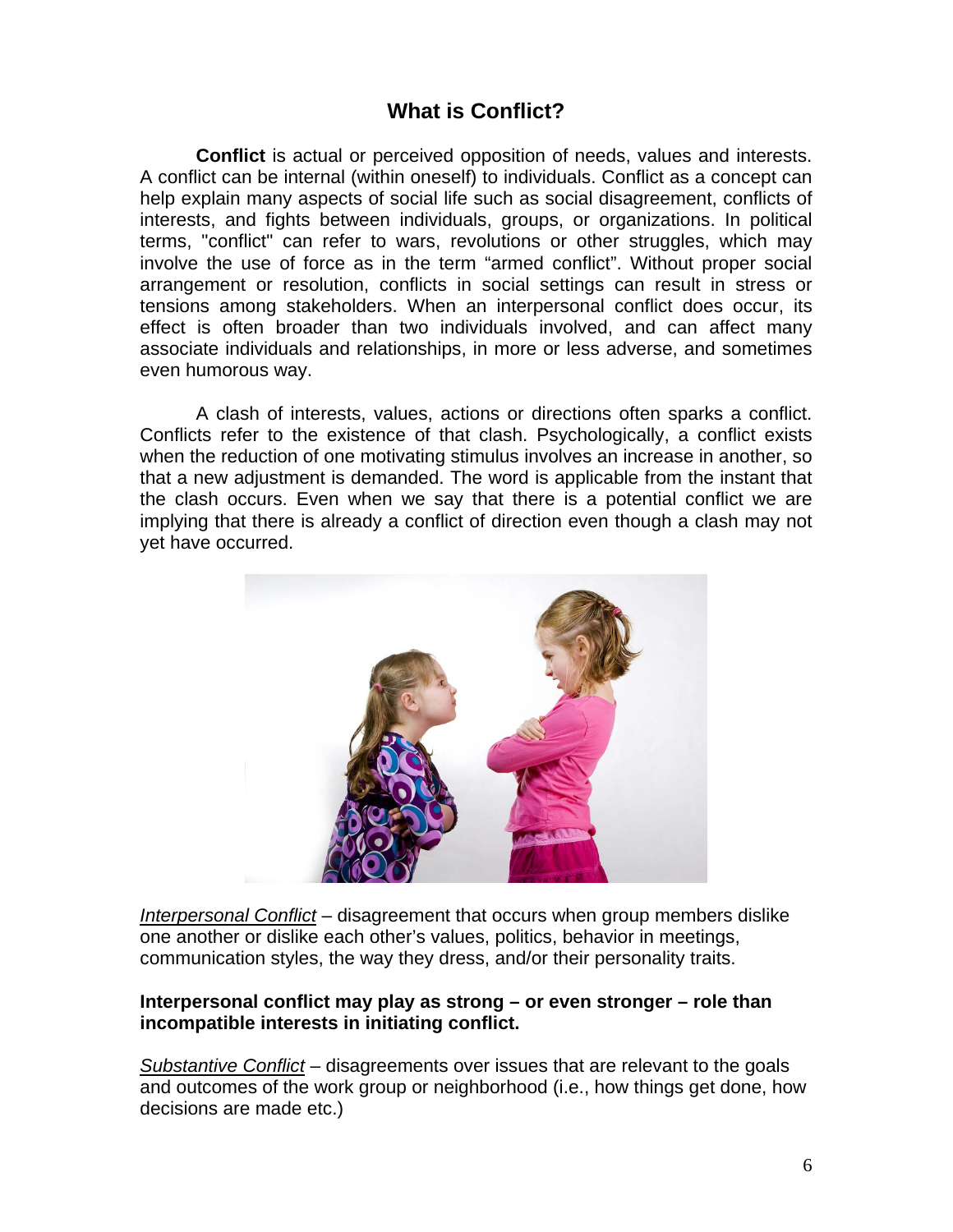#### **What is Conflict Resolution?**

 **Conflict resolution** refers to a range of methods for alleviating or eliminating sources of conflict. The term "conflict resolution" is sometimes used interchangeably with the term dispute resolution or alternative dispute resolution. Processes of conflict resolution generally include negotiation, mediation, and diplomacy. The processes of arbitration, litigation, and formal complaint processes such as ombudsman processes, are usually described with the term dispute resolution, although some refer to them as "conflict resolution." Processes of mediation and arbitration are often referred to as alternative dispute resolution.

Dispute resolution processes fall into two major types:

- 1. Adjudicative processes, such as litigation or arbitration, in which a judge, jury or arbitrator determines the outcome.
- 2. Consensual processes, such as collaborative law, mediation, conciliation, or negotiation, in which the parties attempt to reach agreement.



 The list of tools available to practitioners includes: negotiation, mediation, community building, advocacy, diplomacy, activism, nonviolence, critical pedagogy, prayer, and counseling. In real-world conflict situations, which range in scale from kindergarten bullying to genocide, practitioners will creatively combine several of these approaches as needed. Additionally, practitioners will often specialize in a particular scale (e.g. interpersonal, community, or international), or a particular variety of conflict (such as environmental, religious, or organizational), and repertoires of tools which they find most useful.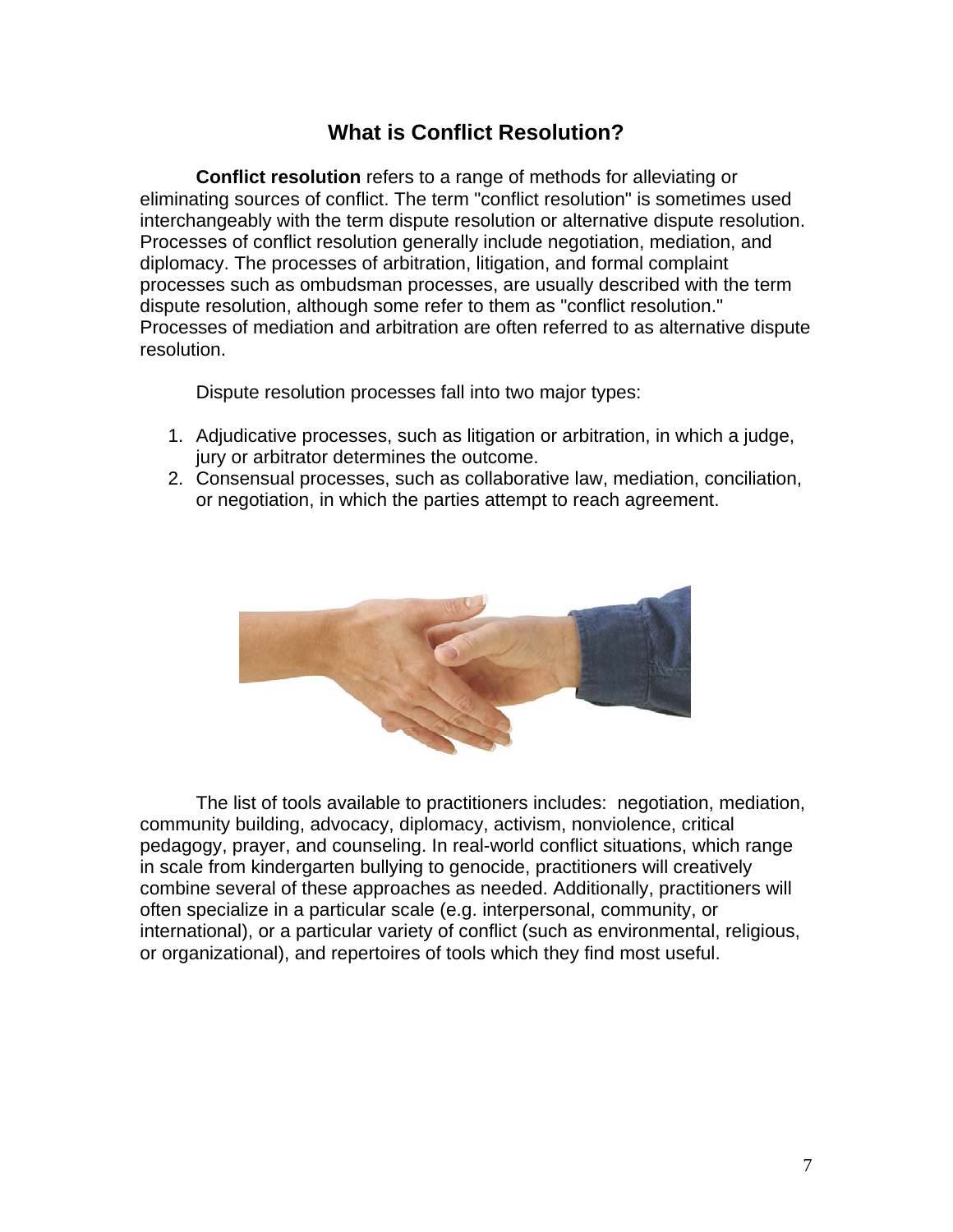### **What is Mediation?**

Mediation is a voluntary and confidential dispute resolution process whereby a neutral third-party, called a *mediator*, facilitates the communication between the parties to better understand the issues and helps the parties reach their own agreement. The mediator helps disputants understand one another's perspective and assists the parties to explore solutions.

 The fundamental principles underlying the mediation process include: voluntariness, informed consent, self-determination, neutrality, and confidentiality. Confidentiality provides that all information and communications are kept private in the mediation session; any exceptions to confidentiality must e made clear to the parties prior to their participation in mediation.



 Arizona has a confidentiality statute: ARS 12-2238 applies to all communications made in mediation.

#### **Benefits of Mediation:**

- Allows parties to avoid the expense and stress of litigation
- Solutions can be creative in ways that are not possible in court
- Agreements reached are mutually satisfactory---not simply a compromise. There is opportunity for mutual gain.
- Is a win-win endeavor; mediation focuses on exploring solutions with a spirit of cooperation, accommodation and good faith
- Parties are empowered to create their own resolution rather than have one imposed on them by a judge or arbitrator
- Parties who have reached their own agreement are generally more likely to comply with its terms as opposed to parties who have a decision imposed on them.
- Provides a process for restoring relationships, if desired; and allows for the termination of relationships in an amicable manner.
- Safe and private setting for negotiating in good faith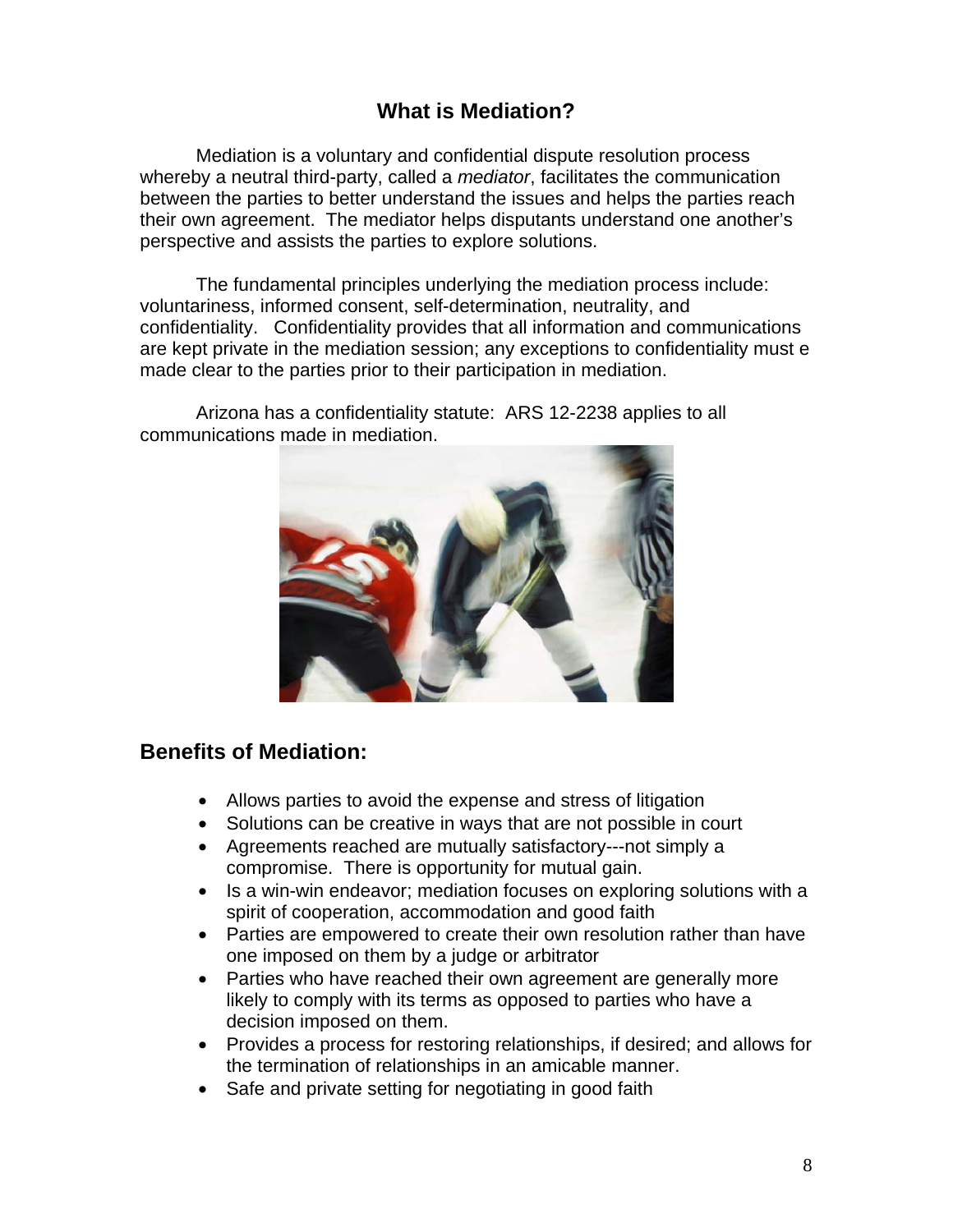### **What is Collaborative Law?**

 Collaborative Practice, including Collaborative Law and interdisciplinary Collaborative Divorce, is a new method for resolving disputes respectfully - without going to court -- while working with trained professionals. The term incorporates all of the models developed since Minnesota lawyer Stu Webb created collaborative law ideas in the 1980s.

The heart of Collaborative Practice or Collaborative Divorce (also called "no-court divorce," "divorce with dignity," "peaceful divorce") is to offer the support, protection, and guidance of independent lawyers without going to court. Additionally, Collaborative Divorce allows the benefit of including child and financial specialists, divorce coaches and other professionals in an interdisciplinary team model.



#### **Collaborative Practice at a Glance**

- Reduces financial, time, and emotional costs
- Avoids going to court
- Helps maintain important relationships
- Protects confidentiality and avoids publicity
- Keeps the parties in control of the process
- Encourages mutual respect
- Provides open communication
- Uses a problem-solving approach
- Identifies and addresses all parties' interests and concerns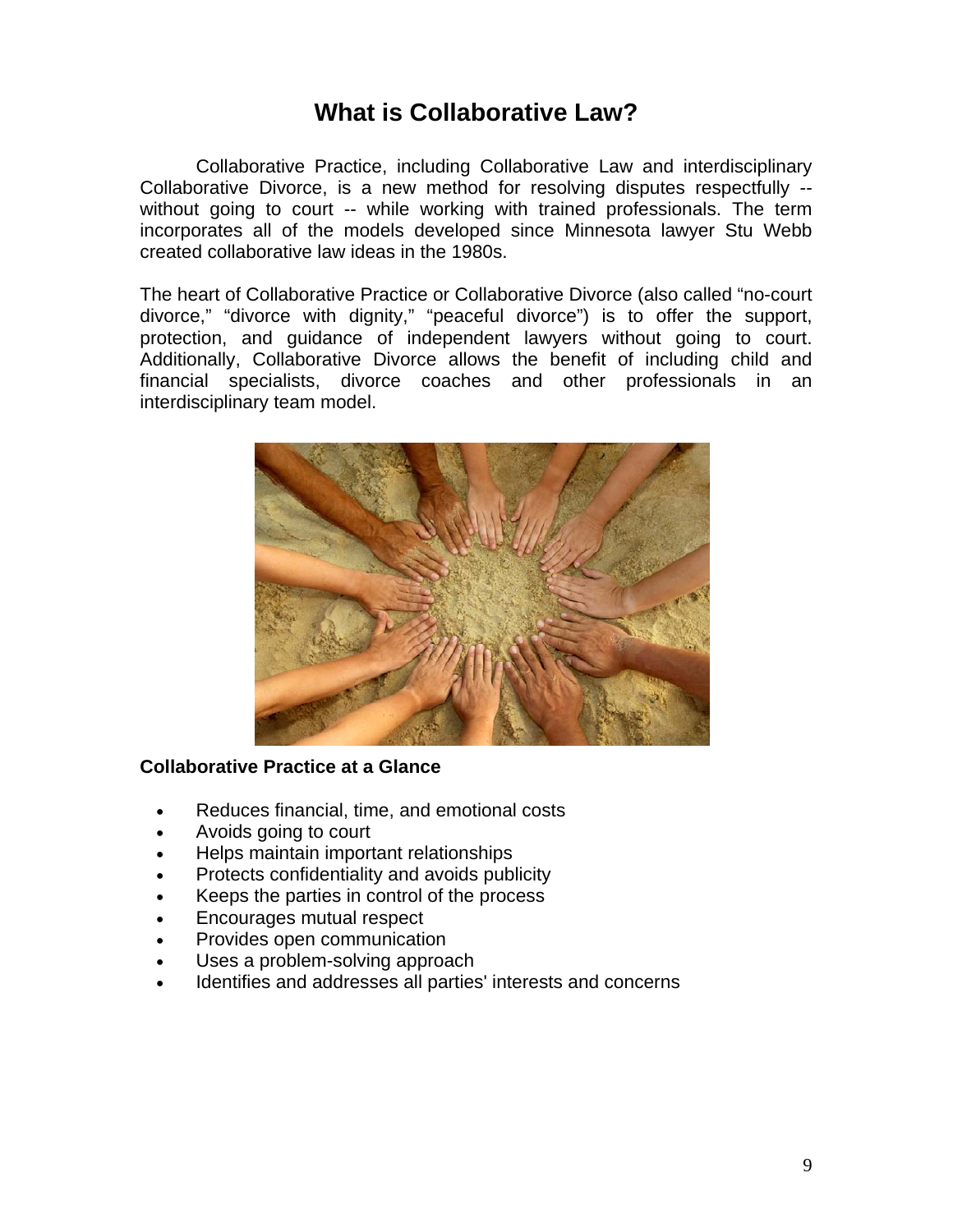#### **A Solution-oriented Approach to Civil Law**

 Civil Collaborative Practice begins with something both sides can agree on: settlement by design. Disputes affecting business, partnerships, employment issues, medical malpractice, and probate and estate matters are financially and emotionally disruptive for everyone involved. Litigation often adds to the problems by creating entrenched positions, damaging or severing relationships, and imposing ineffective, unresponsive solutions. It doesn't have to be this way.

 Collaborative Law is a voluntary dispute resolution process developed by a family lawyer disenchanted with traditional litigation. His goal was to preserve the integrity and dignity of families in conflict-and his process translates to civil and commercial law as well:

- Probate/Trust and Estates
- Healthcare
- Employment
- **Construction**

 Civil Collaborative Practice is a reasoned approach to dispute resolution based on:

- A commitment by the parties and their attorneys to resolve their dispute outside the court system
- A process intentionally geared toward settlement from the outset
- An open, honest, yet confidential exchange of information by the parties
- An approach focused on the parties' interests

#### **The goals of Civil Collaborative Practice**

A Pledge to Collaborate:

- Solve problems mutually and privately
- Preserve key relationships
- Prevent draining, costly court battles

 The important difference between Collaborative Practice and conventional litigation is the commitment to reach an agreement without going to court. The parties maintain control of the process and the decisions instead of relinquishing them to a judge or jury. To reach this goal, the parties agree not to seek court intervention by committing to stay in the negotiation process and focus on settlement by design from the outset.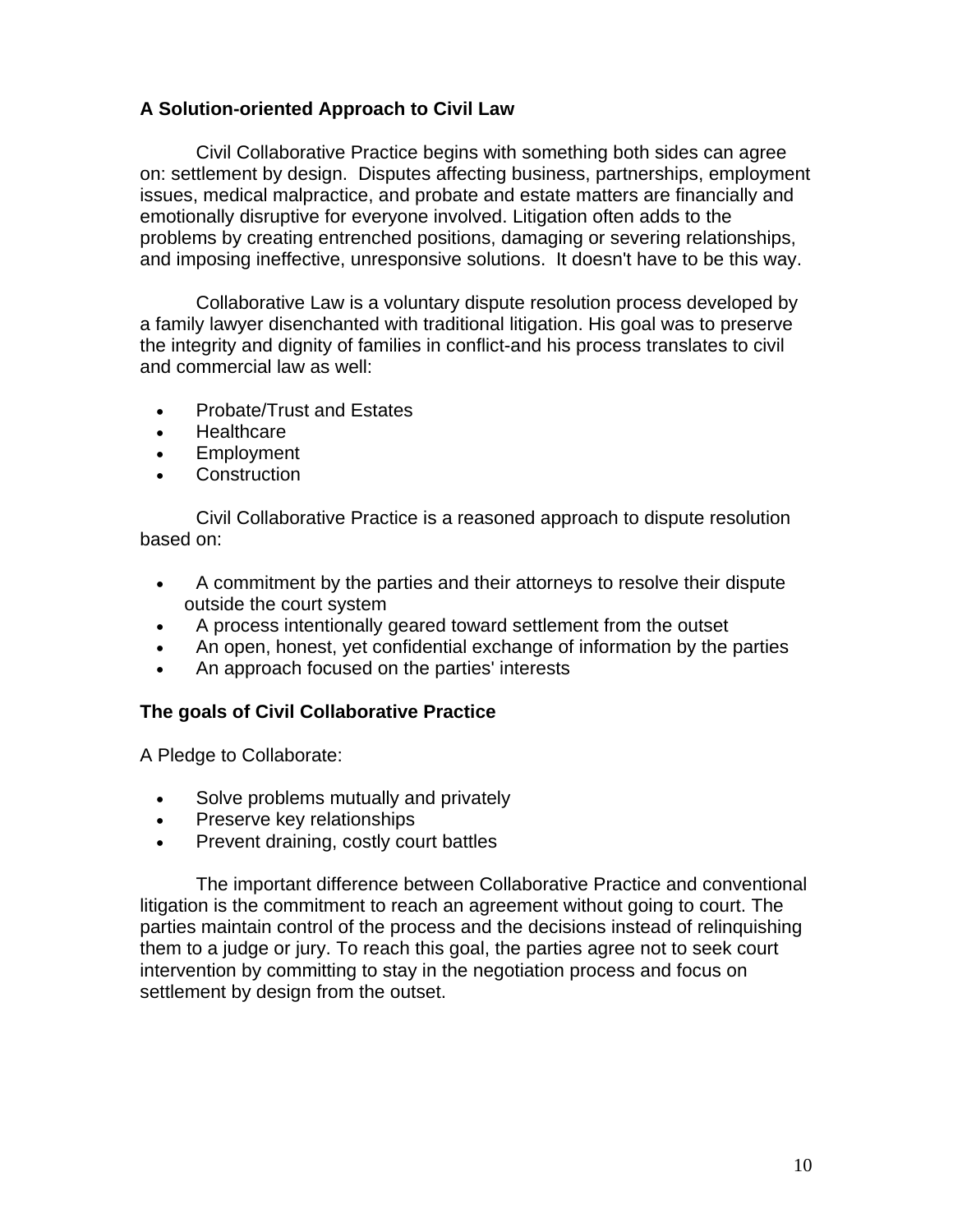# **HOT TIP #2 REFRAMING**

*Restating* is paraphrasing what a person has said using different words. The purpose of restating is to clarify what has been said and confirm that it has been correctly understood.

**Reframing** is restating what has been said in a more positive manner. The purpose of reframing is to defuse the conflict by giving a positive perspective on the issue or the event. Reframing takes out the negativity and hostility of what was said and uses words that are more respectful. Reframing changes the focus from the past to focusing on the future. By taking the toxicity out of statements and focusing on common concerns and goals, reframing encourages collaborative and creative thought and discussion and movement towards solutions.

#### Examples:

| <b>ORIGINAL STATEMENT</b>                 | <b>REFRAMED STATEMENT</b>              |
|-------------------------------------------|----------------------------------------|
| Everyone did a lousy job last month       | Let's talk about the reasons our stats |
| and our stats prove it.                   | were down and how we can do a better   |
|                                           | job this month.                        |
| She is always criticizing my work. She    | It sounds as if an important item to   |
| makes everyone at work miserable.         | discuss would be improving workplace   |
|                                           | morale and creating a process for      |
|                                           | constructive evaluation of employees.  |
| This sucks! I can't do my job because     | I'm feeling stressed about deadlines,  |
| I'm always waiting for Jim to deliver his | so we need to come up with a solution  |
| reports.                                  | to my reliance on Jim's reports.       |
| This glass is half empty.                 | This glass is half full.               |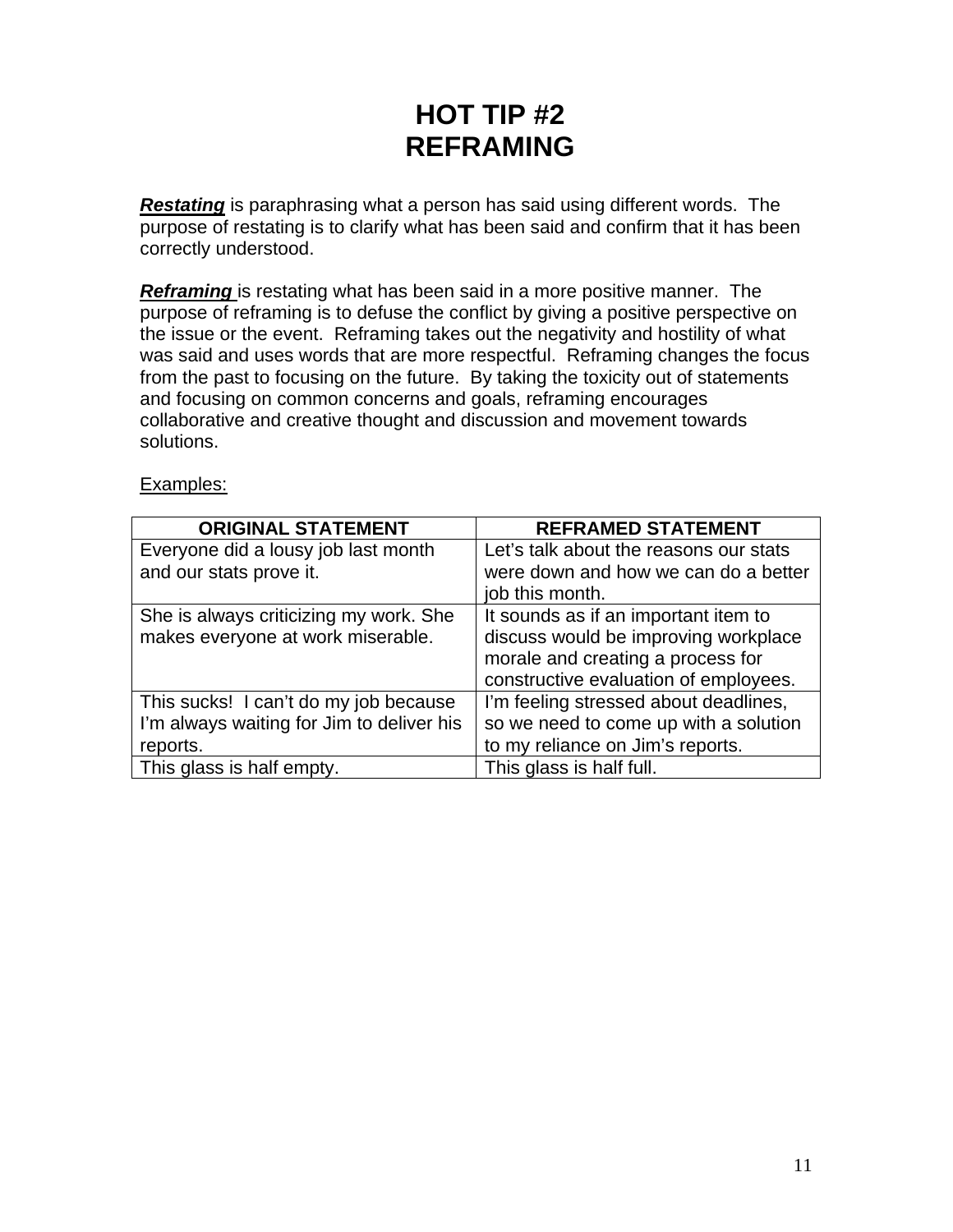## **PRACTICE REFRAMING EXERCISES**

### **REFRAME THE FOLLOWING STATEMENTS:**

**1. I am sick and tired of looking at my coworker's desk. It looks like a hellhole. Papers are 2 feet tall and there is personal stuff everywhere. Each day it gets worse and my morale goes down. He wants respect? I can't' work with him any longer.** 

**2. My assistant is always hanging out in the lobby with the receptionist. It really makes the office look bad, and I'm ready to fire her.** 

**3. My client delivers all of his tax documents in grocery bags and then complains when I charge for our time to sort the receipts. This guy is such a jerk, and lazy too!**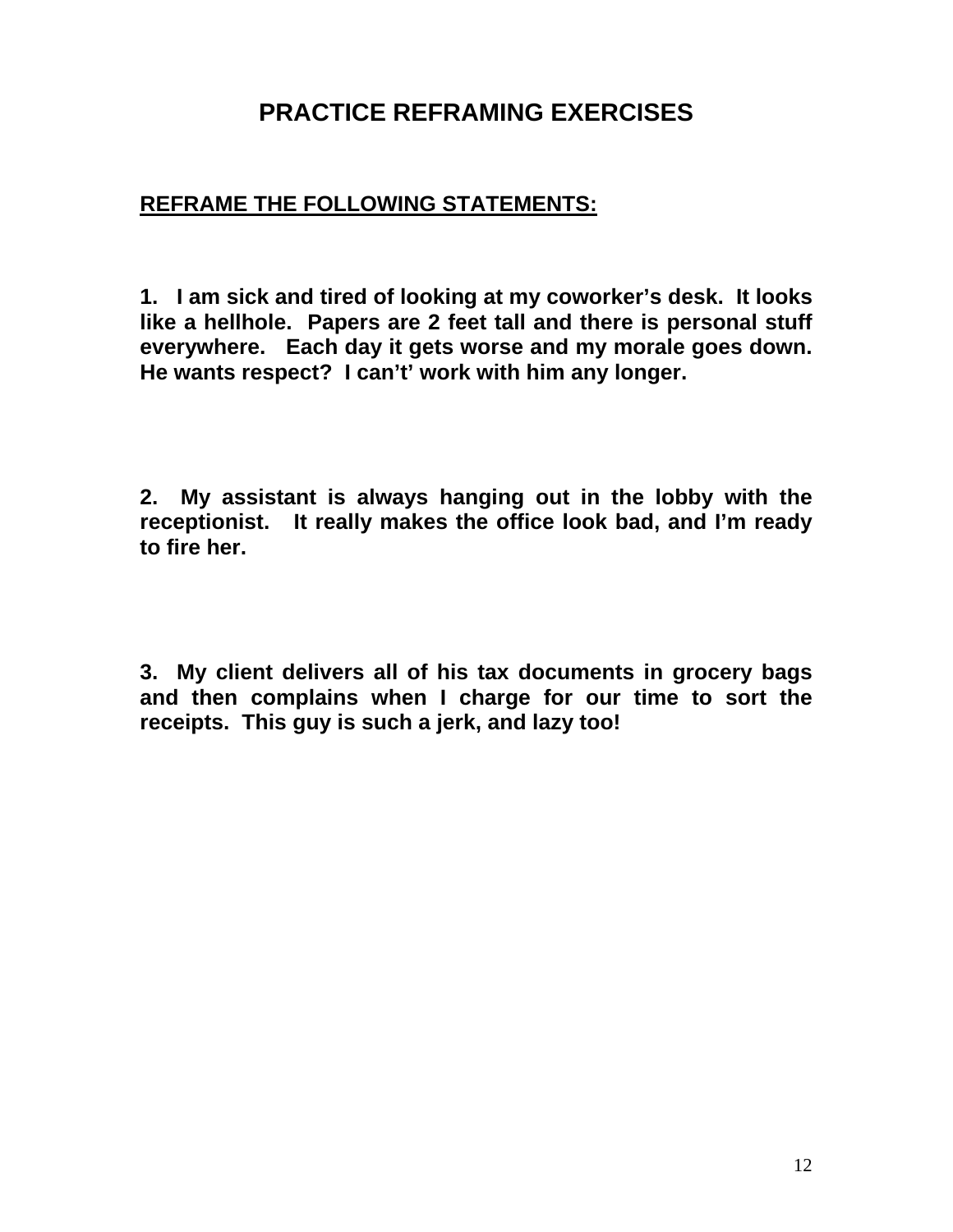# **HOT TIP #3 "I" MESSAGES**

 When you use "I" instead of "you," you're taking responsibility for your own feelings.

 For example, you get so frustrated when a co-worker comes late to meetings – who does he think he is?

Ask yourself these questions:

- What is the specific behavior that bothers you? (When)
- How do you feel about that behavior? (I Feel)
- How does the behavior affect you? (Because)

 Now make a statement that conveys responsibility for your feelings, such as:

WHEN you arrive late to the meetings I FEEL angry and frustrated BECAUSE it disrupts the meeting and appears that you have no respect for me and others who arrive on time.

### **Try it out …**

- Your child breaks curfew
- Your spouse wrecks the car
- Your parent criticizes your
- Your boss cuts you down in a meeting with others
- Your co-worker takes the credit for your work
- Your assistant blames you for his mistake
- Your neighbor's dog barks all night before an important meeting
- Your babysitter cancels at the last minute
- Your client complains about your work to others
- Your co-worker's client complains about his work to you